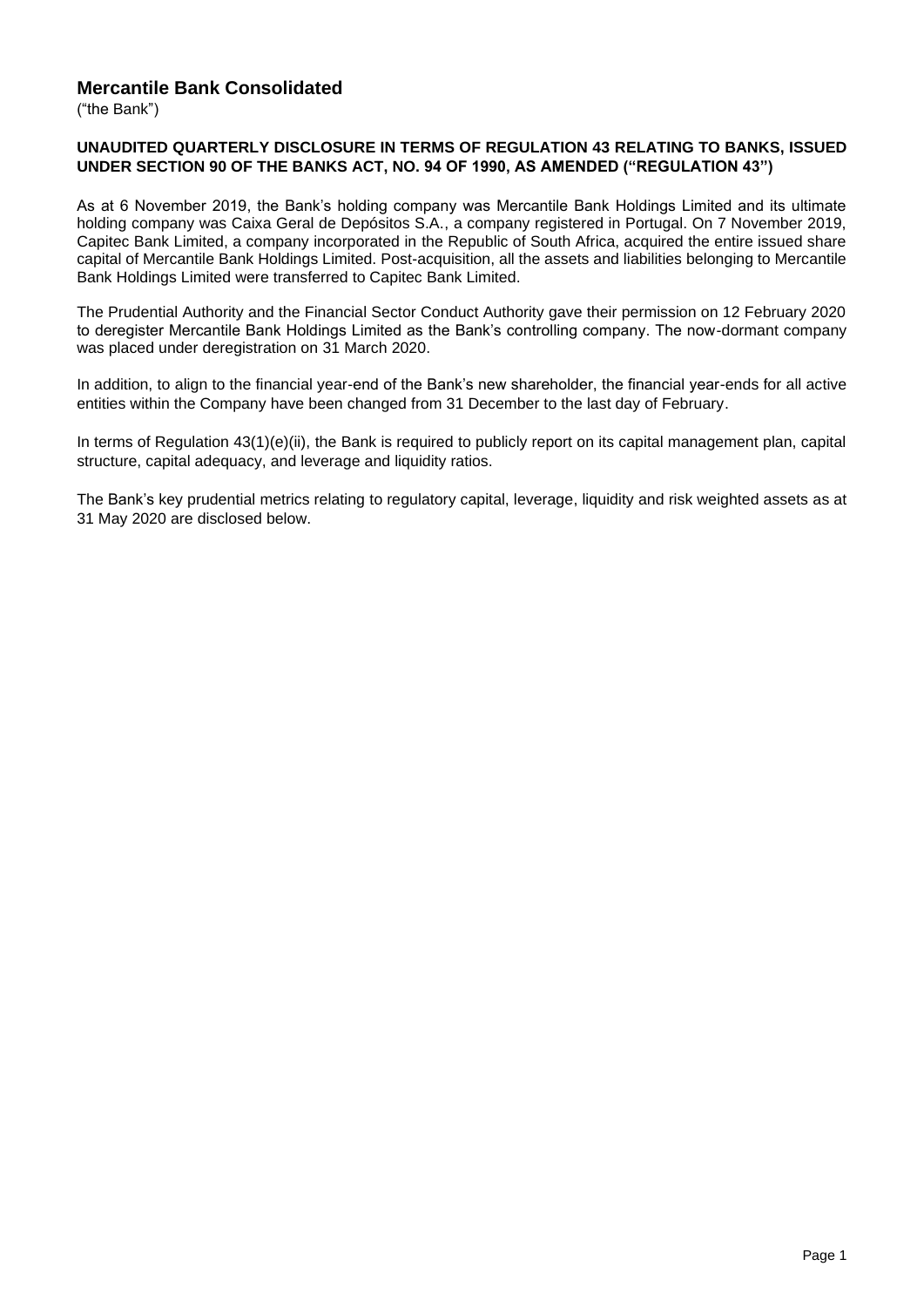# **Overview of risk management and key prudential metrics**

|                |                                                             | <b>Mercantile Bank Consolidated</b> |              | <b>Mercantile Bank Holdings</b><br>Limited |            |                |
|----------------|-------------------------------------------------------------|-------------------------------------|--------------|--------------------------------------------|------------|----------------|
|                |                                                             | 31-May-20                           | 29-Feb-20    | 30-Nov-19                                  | 30-Sep-19  | 30-Jun-19      |
|                | Available capital (amounts) R'000                           |                                     |              |                                            |            |                |
| $\mathbf{1}$   | Common Equity Tier 1 (CET1)                                 | 2,564,095                           | 2,564,312    | 2,466,144                                  | 2,467,259  | 2,467,256      |
| 1a             | Fully loaded ECL accounting model                           | (35, 586)                           | (35, 586)    | (35, 586)                                  | (35, 586)  | (35, 586)      |
| $\overline{2}$ | Tier 1                                                      | 2,496,570                           | 2,485,991    | 2,389,159                                  | 2,382,642  | 2,375,531      |
| 2a             | Fully loaded accounting model Tier 1                        | (35, 586)                           | (35, 586)    | (35, 586)                                  | (35, 586)  | (35, 586)      |
| 3              | Total capital                                               | 2,613,234                           | 2,613,058    | 2,485,227                                  | 2,475,886  | 2,485,843      |
| 3a             | Fully loaded ECL accounting model total capital             | 116,664                             | 127,067      | 96,068                                     | 93,244     | 110,312        |
|                | Risk-weighted assets (amounts) R'000                        |                                     |              |                                            |            |                |
| 4              | Total risk-weighted assets (RWA)                            | 12,174,458                          | 12,290,278   | 13,019,012                                 | 12,525,221 | 12,590,123     |
|                | Risk-based capital ratios as a percentage of RWA            |                                     |              |                                            |            |                |
| 5              | Common Equity Tier 1 ratio (%)                              | 20.507                              | 20.227       | 18.351                                     | 19.023     | 18.868         |
| 5a             | Fully loaded ECL accounting model CET1 (%)                  | (0.014)                             | (0.014)      | (0.014)                                    | (0.014)    | (0.014)        |
| 6              | Tier 1 ratio (%)                                            | 20.507                              | 20.227       | 18.351                                     | 19.023     | 18.868         |
| 6a             | Fully loaded ECL accounting model Tier 1 ratio (%)          | (0.014)                             | (0.014)      | (0.014)                                    | (0.014)    | (0.014)        |
| 7              | Total capital ratio (%)                                     | 21.465                              | 21.261       | 19.089                                     | 19.767     | 19.744         |
| 7a             | Fully loaded ECL accounting model total capital ratio (%)   | 0.045                               | 0.049        | 0.039                                      | 0.038      | 0.044          |
|                | Additional CET1 buffer requirements as a percentage of RWA  |                                     |              |                                            |            |                |
|                | Capital conservation buffer requirement (2.5% from 2019)    |                                     |              |                                            |            |                |
| 8              | $(\%)$                                                      | 2.500                               | 2.500        | 2.500                                      | 2.500      | 2.500          |
| 9              | Countercyclical bufferer requirement (%)                    |                                     |              |                                            |            |                |
| 10             | Bank D-SIB additional requirements (%)                      | $\mathbf{r}$                        | $\mathbf{r}$ | $\mathbf{r}$                               |            | $\blacksquare$ |
|                | Total of bank CET1 specific buffer requirements (%) (row 8+ |                                     |              |                                            |            |                |
| 11             | row 9+ row 10)                                              | 2.500                               | 2.500        | 2.500                                      | 2.500      | 1.875          |
|                | CET1 available after meeting the bank's minimum capital     |                                     |              |                                            |            |                |
| 12             | requirements (%)                                            | 13.507                              | 12.727       | 10.851                                     | 11.523     | 11.368         |
|                | <b>Basel III Leverage Ratio</b>                             |                                     |              |                                            |            |                |
| 13             | Total Basel III leverage ratio measure                      | 16,727,301                          | 16,579,928   | 17,774,661                                 | 16,535,878 | 16,136,794     |
| 14             | Basel III leverage ratio (%) (row 2/row 13)                 | 14.93%                              | 14.99%       | 13.44%                                     | 14.41%     | 14.72%         |
|                | Fully loaded ECL accounting model Basel III leverage ratio  |                                     |              |                                            |            |                |
| 14a            | (%) (row 2A/row 13)                                         | (0.213)                             | (0.215)      | (0.200)                                    | (0.215)    | (0.221)        |
|                | <b>Liquidity Coverage Ratio</b>                             |                                     |              |                                            |            |                |
| 15             | <b>Total HQLA</b>                                           | 877,510                             | 1,145,864    | 935,754                                    | 1,226,478  | 1,145,557      |
| 16             | Total net cash outflow                                      | 556,938                             | 550,701      | 599,939                                    | 521,914    | 546,653        |
| 17             | LCR ratio (%)                                               | 158                                 | 208          | 156                                        | 235        | 210            |
|                | <b>Net Stable Funding Ratio</b>                             |                                     |              |                                            |            |                |
| 18             | Total available stable funding                              | 12,379,218                          | 12,093,178   | 13,043,849                                 | 12,270,281 | 11,888,629     |
| 19             | Total required stable funding                               | 8,040,063                           | 8,213,283    | 8,535,168                                  | 8,406,984  | 8,304,542      |
| 20             | NSFR ratio (%)                                              | 154                                 | 147          | 153                                        | 146        | 143            |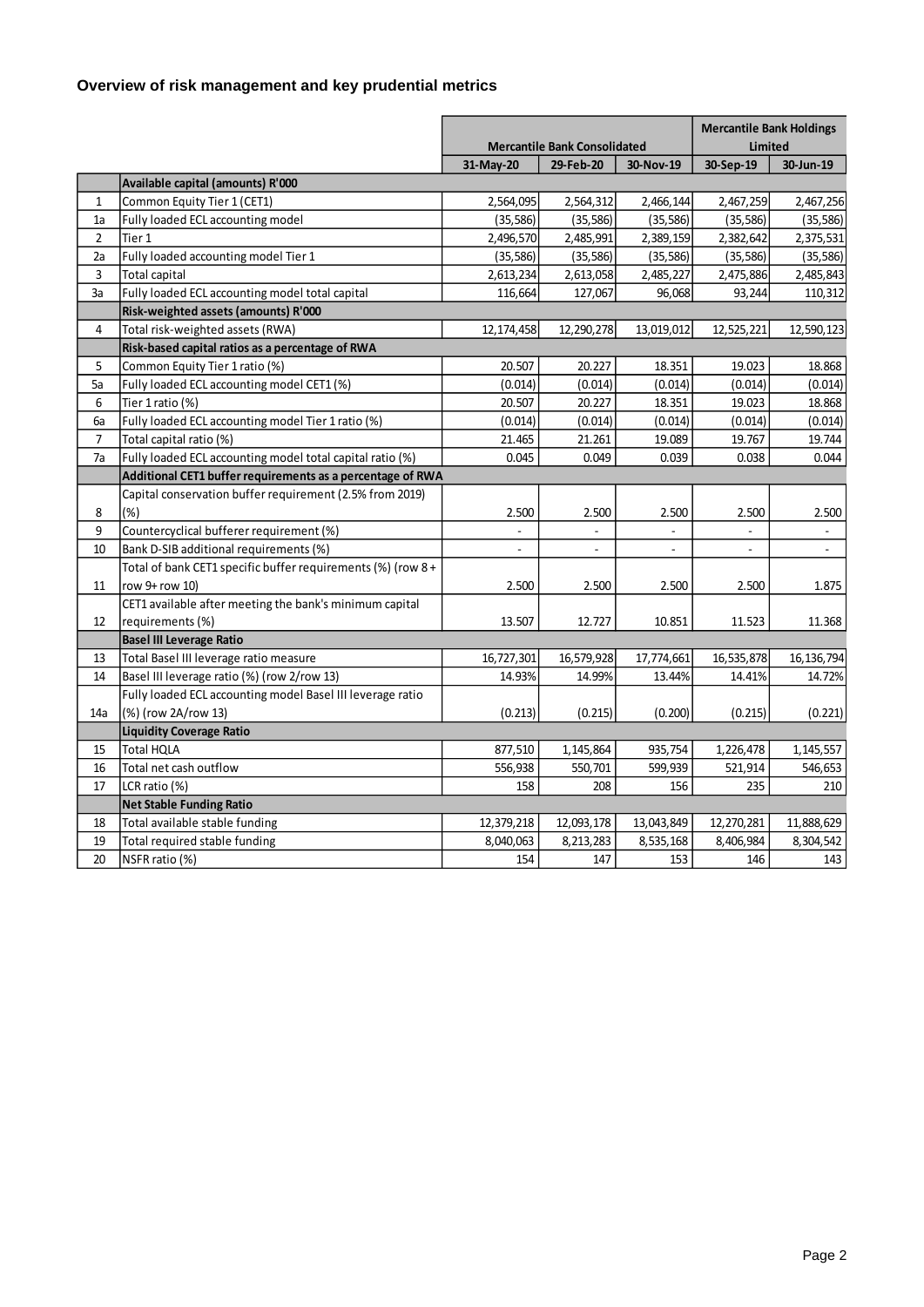## **Overview of risk weighted assets**

|              |                                                  | Mercantile Bank Consolidated |                                                | Mercantile Bank Limited |                                                |
|--------------|--------------------------------------------------|------------------------------|------------------------------------------------|-------------------------|------------------------------------------------|
| Line         | R'000                                            | <b>RWA</b>                   | Minimum capital<br>requirements <sup>(1)</sup> | <b>RWA</b>              | Minimum capital<br>requirements <sup>(1)</sup> |
| #            |                                                  | May-20                       | May-20                                         | May-20                  | $May-20$                                       |
| $\mathbf{1}$ | Credit risk (excluding counterparty credit risk) |                              |                                                |                         |                                                |
|              | (CCR)                                            | 9,283,159                    | 974,732                                        | 9,230,368               | 969,189                                        |
| 2            | - Of which standardised approach (SA)            | 9,283,159                    | 974,732                                        | 9,230,368               | 969,189                                        |
| 3            | - Of which internal rating-based (IRB) approach  |                              |                                                |                         |                                                |
| 4            | Counterparty credit risk                         | 73,359                       | 7,703                                          | 73,359                  | 7,703                                          |
| 5            | - Of which standardised approach for             |                              |                                                |                         |                                                |
|              | counterparty credit risk (SA-CCR) <sup>(2)</sup> | 73,359                       | 7,703                                          | 73,359                  | 7,703                                          |
| 6            | - Of which internal model method (IMM)           |                              |                                                |                         |                                                |
| 16           | Market risk                                      | 17,763                       | 1,865                                          | 17,763                  | 1,865                                          |
| 17           | - Of which standardised approach (SA)            | 17,763                       | 1,865                                          | 17,763                  | 1,865                                          |
| 18           | - Of which internal model approaches (IMM)       |                              |                                                |                         |                                                |
| 19           | Operational risk                                 | 2,036,469                    | 213,829                                        | 1,908,192               | 200,360                                        |
| 20           | - Of which Basic Indicator Approach              |                              |                                                |                         |                                                |
| 21           | - Of which standardised Approach                 | 2,036,469                    | 213,829                                        | 1,908,192               | 200,360                                        |
| 22           | - Of which Advanced Measurement Approach         |                              |                                                |                         |                                                |
| 23           | Other risk                                       | 763,708                      | 80,189                                         | 989,414                 | 103,888                                        |
| 25           | Total                                            | 12,174,458                   | 1,278,318                                      | 12,219,097              | 1,283,005                                      |

(1) The minimum capital requirement per risk category is 10.50%, which comprises the base minimum (8.00%), plus the pillar 2A systemic risk add-on (0.00%), plus the conservation buffer (2.50%).

(2) The Bank applies the current exposure method to calculate counterparty credit risk.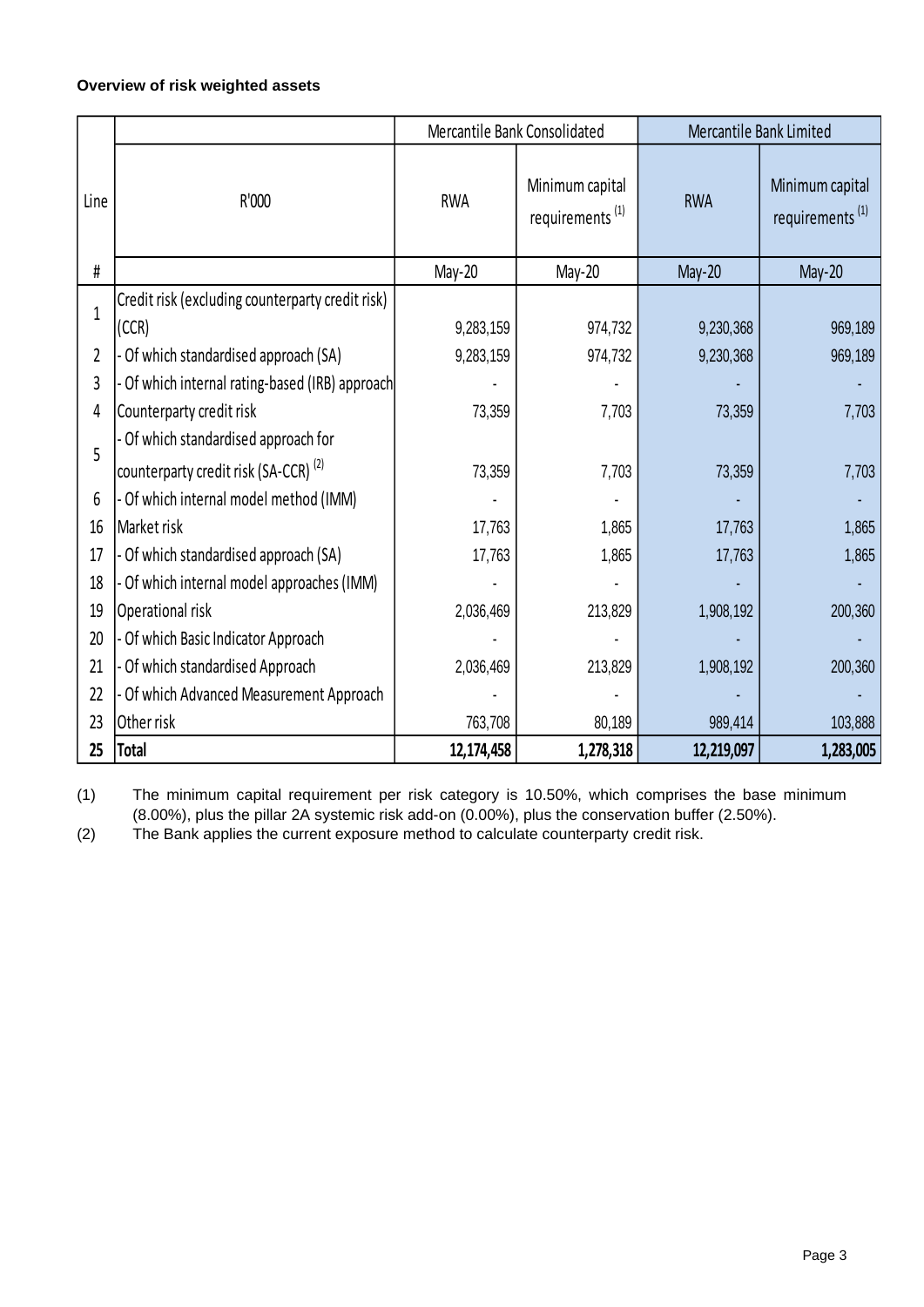## **Capital adequacy**

In terms of Regulation 43, the Bank is required to disclose quantitative information on its capital adequacy ratios on a quarterly basis. The Bank Consolidated capital position and the capital position of Mercantile Bank Limited ("Bank"), as at 31 May 2020, are set out below. For additional detail in this regard, please refer to annexure A.

|                                                                              | <b>May 2020</b>                                  |                                          |
|------------------------------------------------------------------------------|--------------------------------------------------|------------------------------------------|
|                                                                              | <b>Mercantile</b><br><b>Bank</b><br>Consolidated | <b>Mercantile</b><br><b>Bank Limited</b> |
|                                                                              | <b>R'000</b>                                     | R'000                                    |
| Tier 1 capital                                                               | 2,496,570                                        | 2,504,909                                |
| Total regulatory capital                                                     | 2,613,234                                        | 2,620,913                                |
| Tier 1 capital adequacy ratio (%)                                            | 20.51                                            | 20.50                                    |
| Total capital adequacy ratio (%)                                             | 21.46                                            | 21.45                                    |
| Total capital requirement prior to buffer (@ 8.00%)                          | 973,957                                          | 977,528                                  |
| Add-on countercyclical buffer (0.0%)                                         |                                                  |                                          |
| Add-on capital conservation buffer (2.50%)                                   | 304,361                                          | 305,477                                  |
| Total capital requirement ratio (@ 10.50%)                                   | 1,278,318                                        | 1,283,005                                |
| Components of capital:                                                       |                                                  |                                          |
| Tier 1                                                                       |                                                  |                                          |
| Ordinary share capital and share premium                                     | 1,483,299                                        | 1,483,300                                |
| Appropriated retained earnings                                               | 937,135<br>421                                   | 1,093,418                                |
| Unrealised gains and losses on available for sale items<br>Actuarial reserve |                                                  | 421                                      |
|                                                                              | $-5,223$                                         | $-5,223$                                 |
| Property revaluation reserve                                                 | 148,463<br>2,564,095                             |                                          |
| Less: Deductions                                                             |                                                  | 2,571,916                                |
|                                                                              | $-67,525$                                        | $-67,007$                                |
|                                                                              | 2,496,570                                        | 2,504,909                                |
| Tier <sub>2</sub>                                                            |                                                  |                                          |
| General allowance for credit impairment: standardised approach               | 116,664                                          | 116,004                                  |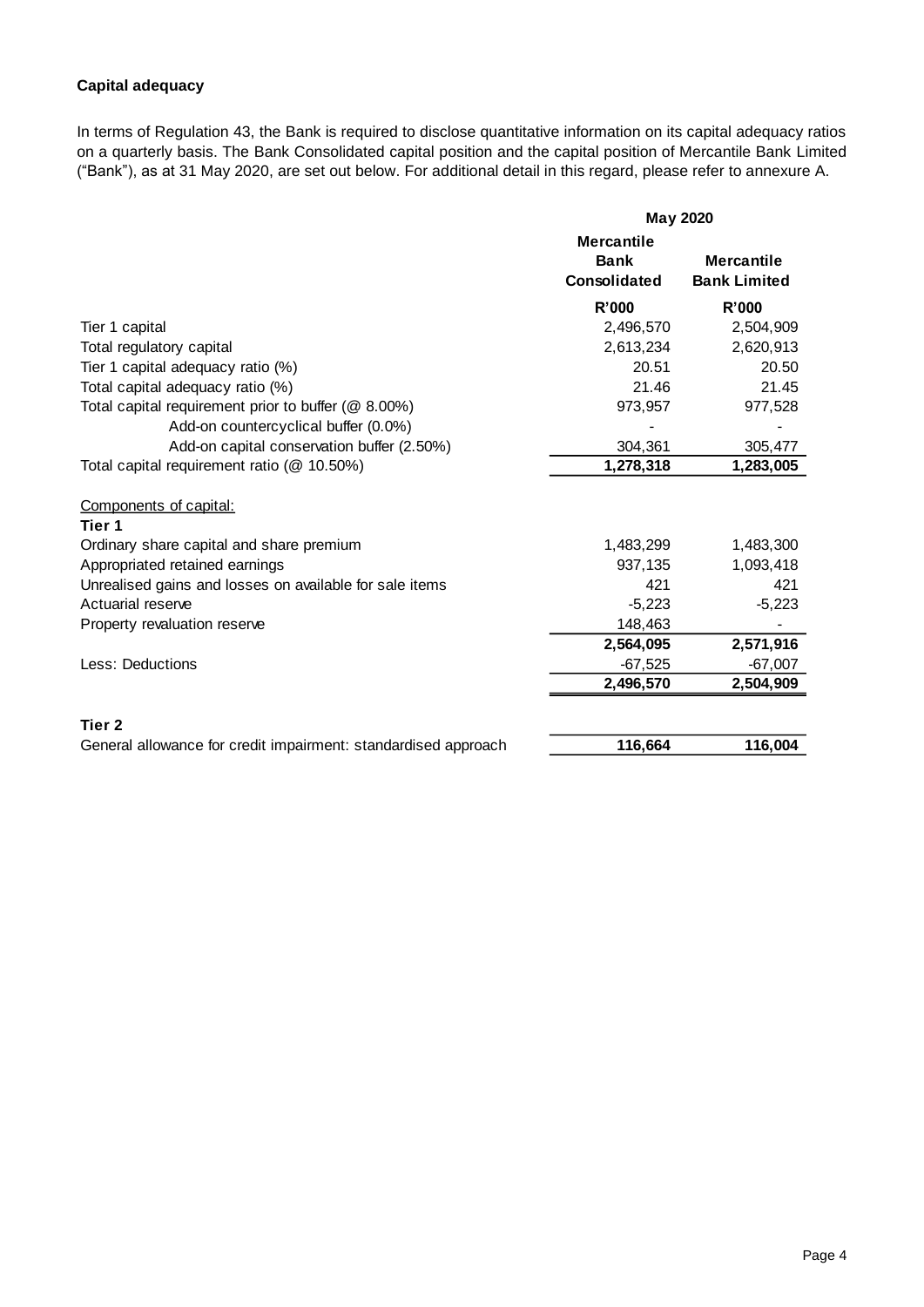## **Leverage Ratio Disclosure**

In terms of Regulation 43(1)(e)(iii)(G), the Bank is required to provide a summarised comparison of the accounting assets and the regulatory leverage ratio differences, as well as the Leverage Ratio of the Bank Consolidated position and of the Bank as at 31 May 2020. These are set out below and over the page.

|                |                                                                                                                                                                                             | <b>Mercantile Bank</b><br><b>Consolidated</b> | <b>Mercantile Bank</b><br>Limited |
|----------------|---------------------------------------------------------------------------------------------------------------------------------------------------------------------------------------------|-----------------------------------------------|-----------------------------------|
| Line           |                                                                                                                                                                                             |                                               |                                   |
| #              | R'000                                                                                                                                                                                       | 31-May-20                                     | 31-May-20                         |
| 1              | Total consolidated assets as per published financial statements                                                                                                                             | 16,087,749                                    | 15,359,671                        |
| $\overline{2}$ | Adjustment for investment in banking, financial, insurance or<br>commercial entities that are consolidated for accounting<br>purposes but are outside the scope of regulatory consolidation |                                               |                                   |
| 3              | Adjustment for fiduciary assets recognised on the balance<br>sheet pursuant to the operative accounting framework but<br>excluded from the leverage ratio exposure measure                  |                                               |                                   |
| $\overline{4}$ | Adjustment for derivative financial instruments                                                                                                                                             | (51, 144)                                     | (51, 144)                         |
| 5              | Adjustment for securities financing transactions (i.e. repos and<br>similar secured lending)                                                                                                |                                               |                                   |
| 6              | Adjustment for off-balance sheet items (i.e. conversion to                                                                                                                                  |                                               |                                   |
|                | credit equivalent amounts of off-balance sheet exposures)                                                                                                                                   | 508,775                                       | 524,500                           |
| 7              | Other adjustments                                                                                                                                                                           | 181,920                                       | 157,722                           |
| 8              | Leverage ratio exposure                                                                                                                                                                     | 16,727,300                                    | 15,990,749                        |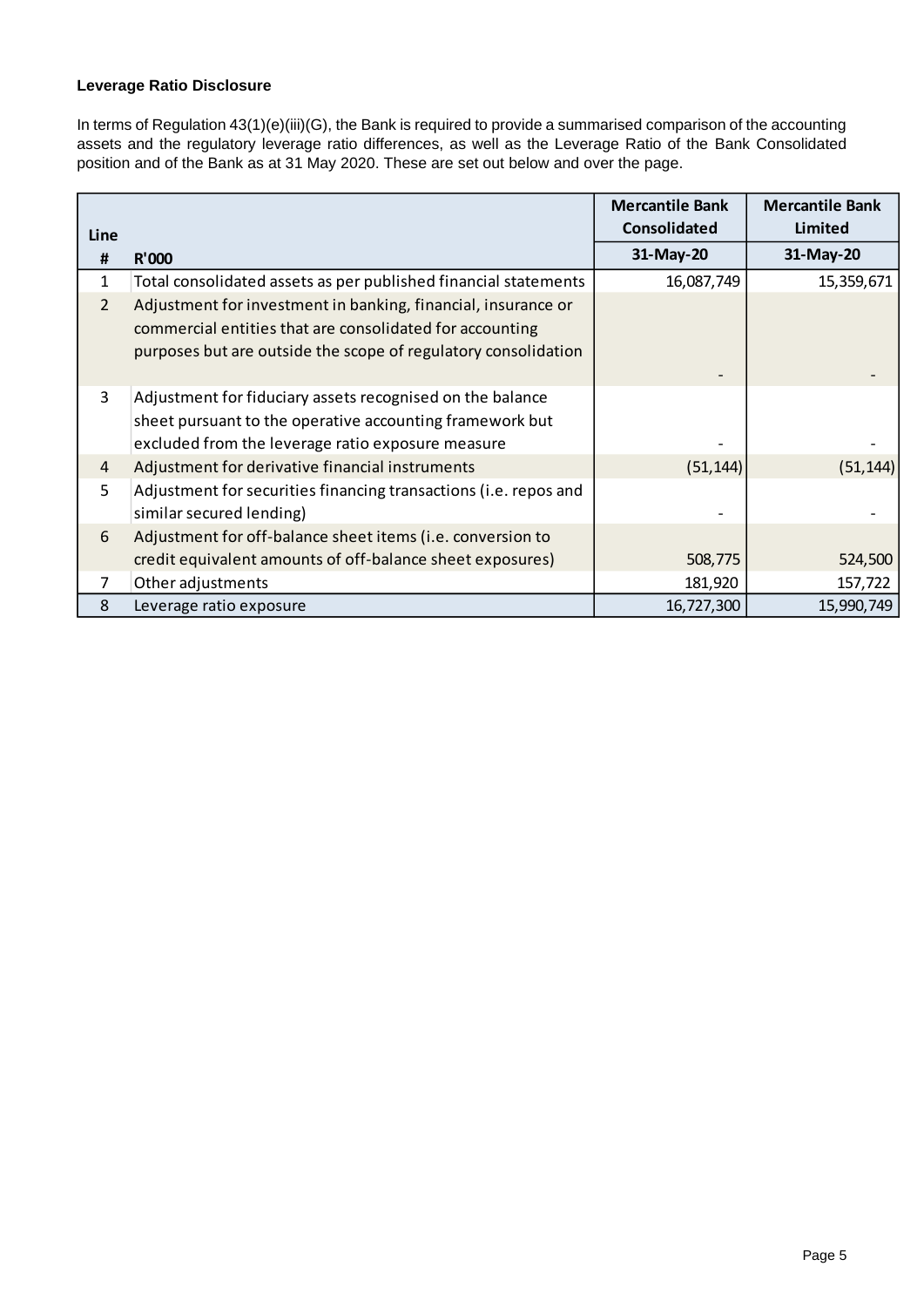|                         |                                                                                                      | <b>Mercantile Bank</b> | <b>Mercantile Bank</b> |
|-------------------------|------------------------------------------------------------------------------------------------------|------------------------|------------------------|
| Line                    |                                                                                                      | Consolidated           | <b>Limited</b>         |
| #                       | <b>R'000</b>                                                                                         | 31-May-20              | 31-May-20              |
|                         | On balance sheet exposures                                                                           |                        |                        |
|                         | On-balance sheet items                                                                               | 16,234,907             | 15,482,112             |
| 1                       | (excluding derivatives and SFTs, but including collateral)                                           |                        |                        |
| 2                       | Asset amounts deducted in determining Basel III Tier 1 capital                                       | (67, 525)              | (67,007)               |
| $\overline{\mathbf{3}}$ | <b>Total on-balance sheet exposures</b>                                                              | 16, 167, 382           | 15,415,105             |
|                         | (excluding derivatives and SFTs) (sum of lines 1 and 2)                                              |                        |                        |
|                         | <b>Derivative exposures</b>                                                                          |                        |                        |
|                         | Replacement cost associated with all derivatives transactions (ie                                    | 40,689                 | 40,689                 |
| 4                       | net of eligible cash variation margin)                                                               |                        |                        |
| 5                       | Add-on amounts for PFE associated with all derivatives transactions                                  | 10,455                 | 10,455                 |
|                         | Gross-up for derivatives collateral provided where deducted from the                                 |                        |                        |
|                         | balance sheet assets pursuant to the operative accounting                                            |                        |                        |
| 6                       | framework                                                                                            |                        |                        |
| 7                       | (Deductions of receivables assets for cash variation margin provided<br>in derivatives transactions) |                        |                        |
| 8                       | (exempted CCP leg of clients-cleared trade exposures)                                                |                        |                        |
| 9                       | Adjusted effective notional amount of written credit derivatives                                     |                        |                        |
|                         | (Adjusted effective notional offsets and add on deductions for written                               |                        |                        |
| 10                      | credit derivatives)                                                                                  |                        |                        |
| 11                      | Total derivatives exposures (sum of lines 4 to 10)                                                   | 51,144                 | 51,144                 |
|                         | Securities financing transaction exposures                                                           |                        |                        |
|                         | Gross SFT assets (with no recognition of netting), after adjusting for                               |                        |                        |
| 12                      | sales accounting transactions                                                                        |                        |                        |
|                         | (Netted amounts of cash payables and cash receivables of gross                                       |                        |                        |
| 13                      | SFT assets)                                                                                          |                        |                        |
| 14                      | CCR exposure for SFT assets                                                                          |                        |                        |
| 15                      | Agent transaction exposures                                                                          |                        |                        |
| 16                      | <b>Total securities financing transaction exposures</b>                                              |                        |                        |
|                         | (sum of lines 12 to 15)                                                                              |                        |                        |
|                         | Other off-balance sheet exposures                                                                    |                        |                        |
| 17                      | Off balance sheet exposures at gross notional amount                                                 | 1,756,473              | 1,913,631              |
| 18                      | (Adjustments for conversion to credit equivalent amounts)                                            | (1, 247, 698)          | (1,389,131)            |
| 19                      | Off balance sheet items (sum of lines 17 and 18)                                                     | 508,775                | 524,500                |
|                         | Capital and total exposures                                                                          |                        |                        |
| 20                      | Tier 1 capital                                                                                       | 2,496,570              | 2,504,909              |
| 21                      | Total exposures (sum of lines 3,11, 16 and 19)                                                       | 16,727,301             | 15,990,749             |
|                         | Leverage ratio                                                                                       |                        |                        |
| 22                      | Basel III leverage ratio                                                                             | 14.93%                 | 15.66%                 |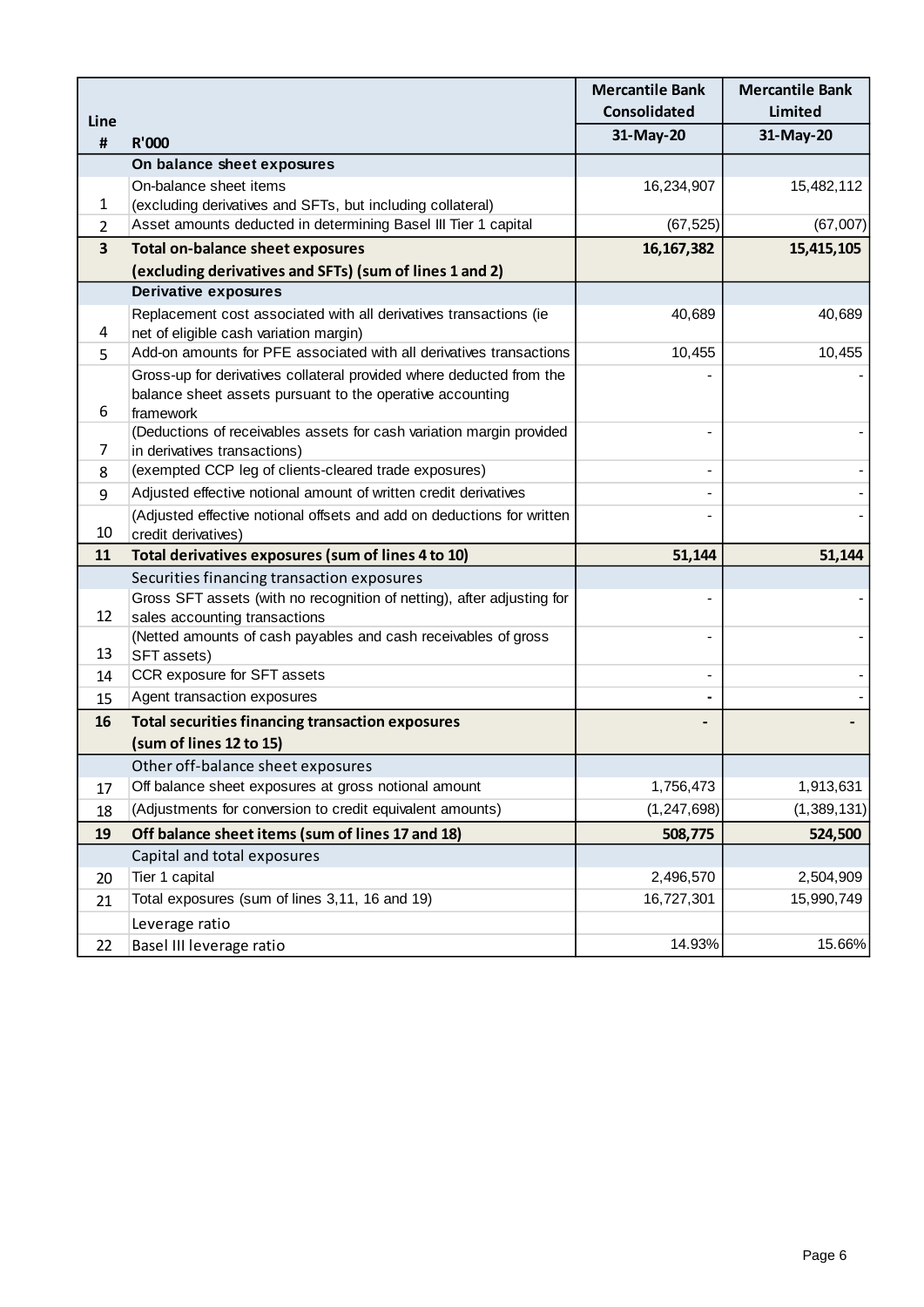#### **Liquidity Coverage Ratio (LCR) Disclosure**

In terms of Regulation 43(1)(e)(iii)(F), the Bank's Liquidity Coverage Ratio ("LCR") positions, as at 31 May 2020 are set out below.

| Liquidity coverage ratio (LCR) - common disclosure template<br>Line<br><b>Total</b><br><b>Total</b><br>#<br>Unweighted<br><b>Weighted Value</b><br>(Average)<br>Value<br>31 May 2020<br>(Average)<br>31 May 2020<br><b>R'000</b><br><b>High-Quality Liquid Assets</b><br>Total high-quality liquid assets (HQLA)<br>$\mathbf{1}$<br>877,510<br><b>Cash Outflows</b><br>Retail deposits and deposits from small business customers, of which:<br>2<br>5,016,840<br>331,427<br>3<br>Stable deposits<br>Less-stable deposits<br>4<br>5,016,840<br>331,427<br>5<br>Unsecured wholesale funding, of which:<br>7,308,982<br>1,806,996<br>6<br>Operational deposits (all counterparties) and deposits in networks of cooperative banks |
|---------------------------------------------------------------------------------------------------------------------------------------------------------------------------------------------------------------------------------------------------------------------------------------------------------------------------------------------------------------------------------------------------------------------------------------------------------------------------------------------------------------------------------------------------------------------------------------------------------------------------------------------------------------------------------------------------------------------------------|
|                                                                                                                                                                                                                                                                                                                                                                                                                                                                                                                                                                                                                                                                                                                                 |
|                                                                                                                                                                                                                                                                                                                                                                                                                                                                                                                                                                                                                                                                                                                                 |
|                                                                                                                                                                                                                                                                                                                                                                                                                                                                                                                                                                                                                                                                                                                                 |
|                                                                                                                                                                                                                                                                                                                                                                                                                                                                                                                                                                                                                                                                                                                                 |
|                                                                                                                                                                                                                                                                                                                                                                                                                                                                                                                                                                                                                                                                                                                                 |
|                                                                                                                                                                                                                                                                                                                                                                                                                                                                                                                                                                                                                                                                                                                                 |
|                                                                                                                                                                                                                                                                                                                                                                                                                                                                                                                                                                                                                                                                                                                                 |
|                                                                                                                                                                                                                                                                                                                                                                                                                                                                                                                                                                                                                                                                                                                                 |
|                                                                                                                                                                                                                                                                                                                                                                                                                                                                                                                                                                                                                                                                                                                                 |
|                                                                                                                                                                                                                                                                                                                                                                                                                                                                                                                                                                                                                                                                                                                                 |
|                                                                                                                                                                                                                                                                                                                                                                                                                                                                                                                                                                                                                                                                                                                                 |
|                                                                                                                                                                                                                                                                                                                                                                                                                                                                                                                                                                                                                                                                                                                                 |
| $\overline{7}$<br>Non-operational deposits (all counterparties)<br>7,308,982<br>1,806,996                                                                                                                                                                                                                                                                                                                                                                                                                                                                                                                                                                                                                                       |
| 8<br>Unsecured debt                                                                                                                                                                                                                                                                                                                                                                                                                                                                                                                                                                                                                                                                                                             |
| 9<br>Secured wholesale funding                                                                                                                                                                                                                                                                                                                                                                                                                                                                                                                                                                                                                                                                                                  |
| Additional requirements, of which:<br>10                                                                                                                                                                                                                                                                                                                                                                                                                                                                                                                                                                                                                                                                                        |
| Outflows related to derivative exposures and other collateral requirements<br>11                                                                                                                                                                                                                                                                                                                                                                                                                                                                                                                                                                                                                                                |
| Outflows related to loss of funding on debt products<br>12                                                                                                                                                                                                                                                                                                                                                                                                                                                                                                                                                                                                                                                                      |
| 13<br>Credit and liquidity facilities<br>1,423,420<br>63,116                                                                                                                                                                                                                                                                                                                                                                                                                                                                                                                                                                                                                                                                    |
| Other contractual funding obligations<br>14                                                                                                                                                                                                                                                                                                                                                                                                                                                                                                                                                                                                                                                                                     |
| 15<br>Other contingent funding obligations<br>530,425<br>26,211                                                                                                                                                                                                                                                                                                                                                                                                                                                                                                                                                                                                                                                                 |
| <b>Total Cash Outflows</b><br>14,279,667<br>2,227,750<br>16                                                                                                                                                                                                                                                                                                                                                                                                                                                                                                                                                                                                                                                                     |
|                                                                                                                                                                                                                                                                                                                                                                                                                                                                                                                                                                                                                                                                                                                                 |
| <b>Cash Inflows</b>                                                                                                                                                                                                                                                                                                                                                                                                                                                                                                                                                                                                                                                                                                             |
| Secured lending (e.g. reverse repos)<br>17                                                                                                                                                                                                                                                                                                                                                                                                                                                                                                                                                                                                                                                                                      |
| Inflows from fully performing exposures<br>18<br>5,962,561<br>5,010,407<br>Other cash inflows                                                                                                                                                                                                                                                                                                                                                                                                                                                                                                                                                                                                                                   |
| 19<br><b>Total Cash Inflows</b><br>20<br>5,962,561<br>5,010,407                                                                                                                                                                                                                                                                                                                                                                                                                                                                                                                                                                                                                                                                 |
|                                                                                                                                                                                                                                                                                                                                                                                                                                                                                                                                                                                                                                                                                                                                 |
| <b>Total</b>                                                                                                                                                                                                                                                                                                                                                                                                                                                                                                                                                                                                                                                                                                                    |
| <b>Adjusted Value</b>                                                                                                                                                                                                                                                                                                                                                                                                                                                                                                                                                                                                                                                                                                           |
| <b>Total HOLA</b><br>877,510<br>21                                                                                                                                                                                                                                                                                                                                                                                                                                                                                                                                                                                                                                                                                              |
| 22<br>Total Net Cash Outflows <sup>(2)</sup><br>556,938                                                                                                                                                                                                                                                                                                                                                                                                                                                                                                                                                                                                                                                                         |
| Liquidity Coverage Ratio (%) (3)<br>23<br>158%                                                                                                                                                                                                                                                                                                                                                                                                                                                                                                                                                                                                                                                                                  |

1. Average balances are based on month-end averages.

2. The Bank has a net cash inflow after applying run-off factors. Outflows for the purpose of the ratio are, therefore, deemed to be 25% of gross outflows.

3. There is no material difference between Bank and Bank Consolidated.

Johannesburg 03 July 2020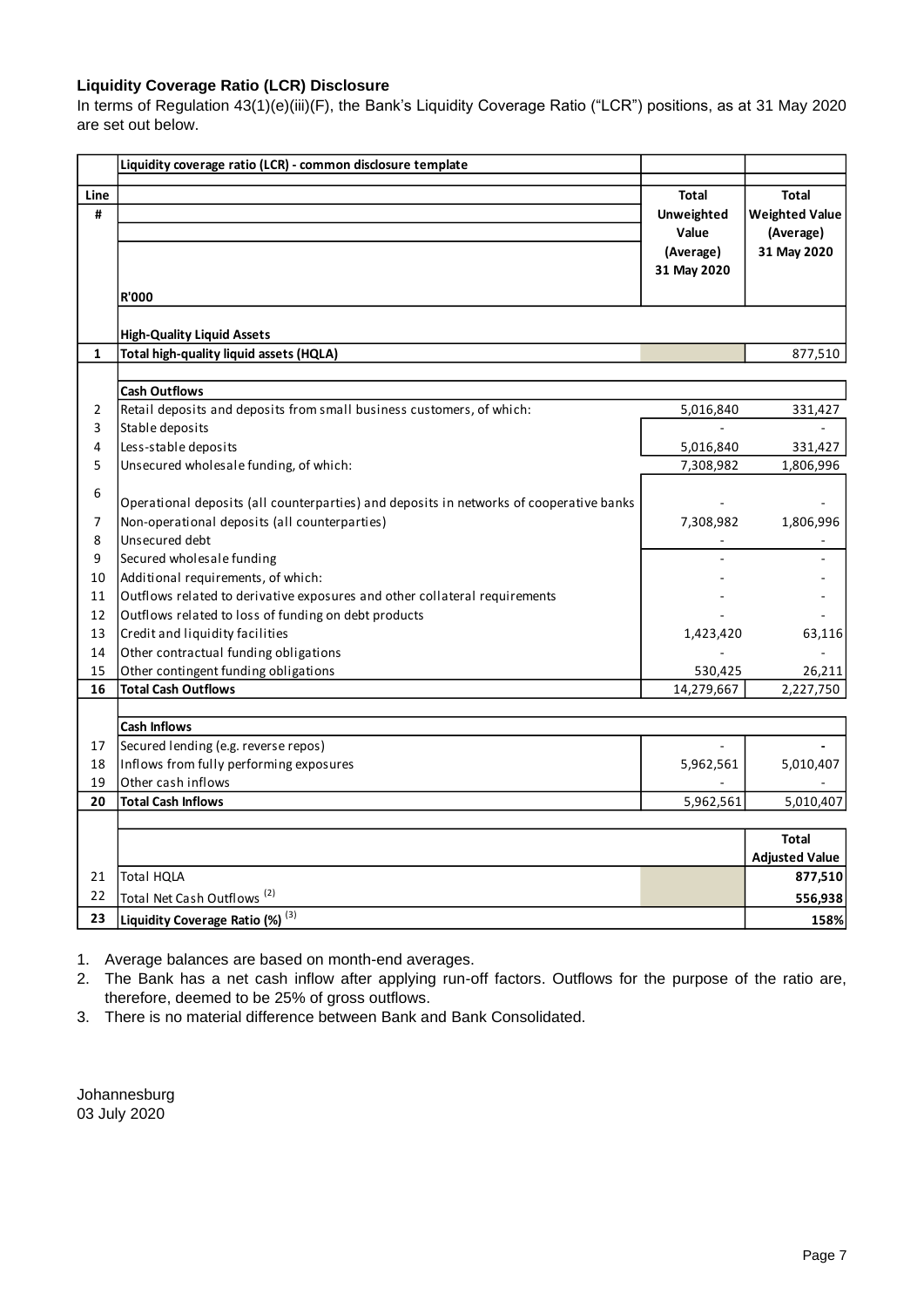#### **COMPOSITION OF CAPITAL DISCLOSURE TEMPLATE**

3rd month\* ended….……………………..(2020-05-31)

| Basel III common disclosure template to be used during the transition of regulatory adjustments |                                                                                                                                                                                                                                                                           |                                                  |                                             |  |
|-------------------------------------------------------------------------------------------------|---------------------------------------------------------------------------------------------------------------------------------------------------------------------------------------------------------------------------------------------------------------------------|--------------------------------------------------|---------------------------------------------|--|
|                                                                                                 | Common Equity Tier 1 capital: instruments and reserves                                                                                                                                                                                                                    | <b>Mercantile</b><br><b>Bank</b><br>Consolidated | <b>Mercantile</b><br><b>Bank</b><br>Limited |  |
| 1                                                                                               | Directly issued qualifying common share capital (and equivalent for non-joint stock companies) plus<br>related stock surplus                                                                                                                                              | 1,483,299                                        | 1,483,300                                   |  |
| 2                                                                                               | <b>Retained earnings</b>                                                                                                                                                                                                                                                  | 937,135                                          | 1,093,418                                   |  |
| 3                                                                                               | Accumulated other comprehensive income (and other reserves)                                                                                                                                                                                                               | 143,661                                          | $-4,802$                                    |  |
| 4                                                                                               | Directly issued capital subject to phase out from CET1 (only applicable to non-joint stock companies)                                                                                                                                                                     |                                                  |                                             |  |
|                                                                                                 | Public sector capital injections grandfathered until 1 January 2018                                                                                                                                                                                                       | $\overline{\phantom{0}}$                         | $\overline{\phantom{a}}$                    |  |
| 5                                                                                               | Common share capital issued by subsidiaries and held by third parties (amount allowed in<br>consolidated CET1)                                                                                                                                                            |                                                  |                                             |  |
| 6                                                                                               | Common Equity Tier 1 capital before regulatory adjustments                                                                                                                                                                                                                | 2,564,095                                        | 2,571,916                                   |  |
|                                                                                                 | Common Equity Tier 1 capital: regulatory adjustments                                                                                                                                                                                                                      |                                                  |                                             |  |
| $\overline{7}$                                                                                  | Prudential valuation adjustments                                                                                                                                                                                                                                          | $\overline{\phantom{a}}$                         | $\blacksquare$                              |  |
| 8                                                                                               | Goodwill (net of related tax liability)                                                                                                                                                                                                                                   |                                                  |                                             |  |
| 9                                                                                               | Other intangibles other than mortgage-servicing rights (net of related tax liability)                                                                                                                                                                                     | 67,525                                           | 67,007                                      |  |
| 10                                                                                              | Deferred tax assets that rely on future profitability excluding those arising from temporary differences                                                                                                                                                                  |                                                  |                                             |  |
| 11                                                                                              | (net of related tax liability)<br>Cash-flow hedge reserve                                                                                                                                                                                                                 |                                                  |                                             |  |
| 12                                                                                              | Shortfall of provisions to expected losses                                                                                                                                                                                                                                | $\overline{\phantom{0}}$                         | $\overline{\phantom{a}}$                    |  |
| 13                                                                                              | Securitisation gain on sale                                                                                                                                                                                                                                               | $\overline{\phantom{a}}$                         | $\overline{\phantom{a}}$                    |  |
| 14                                                                                              | Gains and losses due to changes in own credit risk on fair valued liabilities                                                                                                                                                                                             | $\blacksquare$                                   | $\blacksquare$                              |  |
| 15                                                                                              | Defined-benefit pension fund net assets                                                                                                                                                                                                                                   |                                                  |                                             |  |
| 16                                                                                              | Investments in own shares (if not already netted off paid-in capital on reported balance sheet)                                                                                                                                                                           | $\overline{\phantom{0}}$                         | $\blacksquare$                              |  |
| 17                                                                                              | Reciprocal cross-holdings in common equity                                                                                                                                                                                                                                | $\overline{\phantom{0}}$                         | $\blacksquare$                              |  |
| 18                                                                                              | Investments in the capital of banking, financial and insurance entities that are outside the scope of<br>regulatory consolidation, net of eligible short positions, where the bank does not own more than 10%<br>of the issued share capital (amount above 10% threshold) |                                                  |                                             |  |
| 19                                                                                              | Significant investments in the common stock of banking, financial and insurance entities that are<br>outside the scope of regulatory consolidation, net of eligible short positions (amount above 10%<br>threshold)                                                       |                                                  |                                             |  |
| 20                                                                                              | Mortgage servicing rights (amount above 10% threshold)                                                                                                                                                                                                                    | $\overline{\phantom{0}}$                         | $\blacksquare$                              |  |
| 21                                                                                              | Deferred tax assets arising from temporary differences (amount above 10% threshold, net of related<br>tax liability)                                                                                                                                                      |                                                  |                                             |  |
| 22                                                                                              | Amount exceeding the 15% threshold                                                                                                                                                                                                                                        | $\overline{\phantom{0}}$                         | $\overline{\phantom{a}}$                    |  |
| 23                                                                                              | of which: significant investments in the common stock of financials                                                                                                                                                                                                       | $\overline{a}$                                   | $\overline{\phantom{a}}$                    |  |
| 24                                                                                              | of which: mortgage servicing rights                                                                                                                                                                                                                                       |                                                  |                                             |  |
| 25                                                                                              | of which: deferred tax assets arising from temporary differences                                                                                                                                                                                                          | $\overline{\phantom{0}}$                         | $\overline{\phantom{a}}$                    |  |
| 26                                                                                              | National specific regulatory adjustments                                                                                                                                                                                                                                  |                                                  |                                             |  |
|                                                                                                 | REGULATORY ADJUSTMENTS APPLIED TO COMMON EQUITY TIER 1 IN RESPECT OF<br>AMOUNTS SUBJECT TO PRE-BASEL III TREATMENT                                                                                                                                                        |                                                  |                                             |  |
|                                                                                                 | OF WHICH: Other intangibles other than mortgage-servicing rights (net of related tax liability)                                                                                                                                                                           |                                                  | $\overline{\phantom{a}}$                    |  |
|                                                                                                 | OF WHICH:<br>Regulatory adjustments applied to Common Equity Tier 1 due to insufficient Additional Tier 1 and Tier                                                                                                                                                        |                                                  |                                             |  |
| 27                                                                                              | 2 to cover deductions                                                                                                                                                                                                                                                     |                                                  |                                             |  |
| 28                                                                                              | Total regulatory adjustments to Common equity Tier 1                                                                                                                                                                                                                      | 67,525                                           | 67,007                                      |  |
| 29                                                                                              | <b>Common Equity Tier 1 capital (CET1)</b>                                                                                                                                                                                                                                | 2,496,570                                        | 2,504,909                                   |  |
|                                                                                                 | <b>Additional Tier 1 capital : instruments</b>                                                                                                                                                                                                                            |                                                  |                                             |  |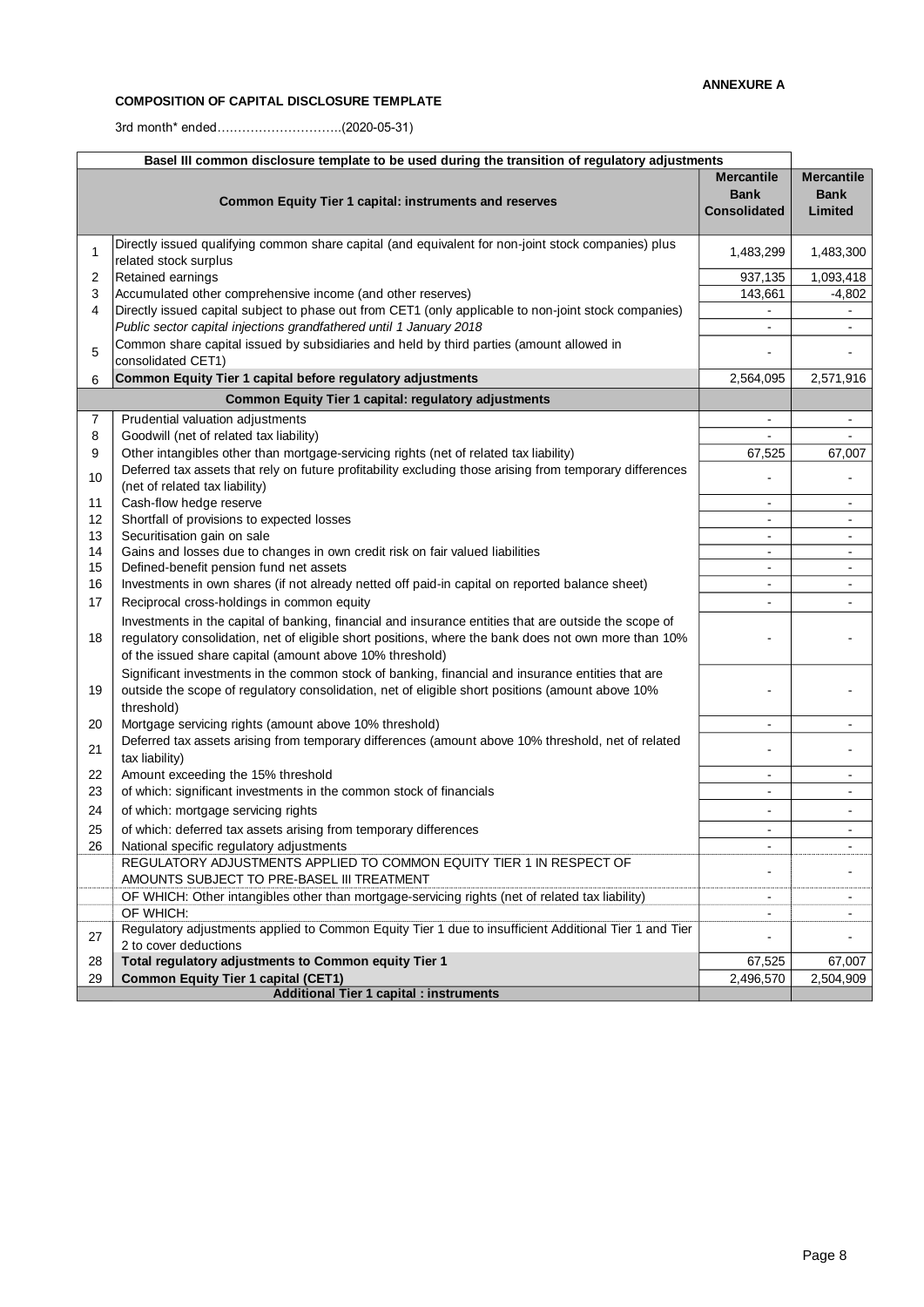| 30 | Directly issued qualifying Additional Tier 1 instruments plus related stock surplus                                                                                  |                |                          |
|----|----------------------------------------------------------------------------------------------------------------------------------------------------------------------|----------------|--------------------------|
| 31 | of which: classified as equity under applicable accounting standards                                                                                                 |                |                          |
| 32 | of which: classified as liabilities under applicable accounting standards                                                                                            | $\blacksquare$ |                          |
| 33 | Directly issued capital instruments subject to phase out from Additional Tier 1                                                                                      | $\blacksquare$ | $\overline{\phantom{a}}$ |
| 34 | Additional Tier 1 instruments (and CET1 instruments not included in line 5) issued by subsidiaries and<br>held by third parties (amount allowed in consolidated AT1) |                | $\overline{a}$           |
| 35 | of which: instruments issued by subsidiaries subject to phase out                                                                                                    |                |                          |
|    |                                                                                                                                                                      |                |                          |
| 36 | Additional Tier 1 capital before regulatory adjustments                                                                                                              |                |                          |
|    | Additional Tier 1 capital: regulatory adjustments                                                                                                                    |                |                          |
| 37 | Investments in own Additional Tier 1 instruments                                                                                                                     | $\blacksquare$ | $\sim$                   |
| 38 | Reciprocal cross-holdings in Additional Tier 1 instruments                                                                                                           |                |                          |
|    | Investments in the capital of banking, financial and insurance entities that are outside the scope of                                                                |                |                          |
| 39 | regulatory consolidation, net of eligible short positions, where the bank does not own more than 10%                                                                 |                |                          |
|    | of the issued common share capital of the entity (amount above 10% threshold)                                                                                        |                |                          |
| 40 | Significant investments in the capital of banking, financial and insurance entities that are outside the                                                             |                |                          |
|    | scope of regulatory consolidation (net of eligible short positions)                                                                                                  |                |                          |
| 41 | National specific regulatory adjustments                                                                                                                             | $\blacksquare$ | $\blacksquare$           |
|    | REGULATORY ADJUSTMENTS APPLIED TO ADDITIONAL TIER 1 IN RESPECT OF AMOUNTS                                                                                            |                |                          |
|    | SUBJECT TO PRE-BASEL III TREATMENT                                                                                                                                   |                |                          |
|    | OF WHICH: [INSERT NAME OF ADJUSTMENT]                                                                                                                                | $\blacksquare$ | $\sim$                   |
|    | OF WHICH:                                                                                                                                                            | $\blacksquare$ |                          |
| 42 | Regulatory adjustments applied to Additional Tier 1 due to insufficient Tier 2 to cover deductions                                                                   | $\blacksquare$ | $\blacksquare$           |
| 43 | Total regulatory adjustments to Additional Tier 1 capital                                                                                                            |                |                          |
| 44 | <b>Additional Tier 1 capital (AT1)</b>                                                                                                                               | $\sim$         |                          |
| 45 | Tier 1 capital (T1 = CET1 + AT1)                                                                                                                                     | 2,496,570      | 2,504,909                |
|    | Tier 2 capital and provisions                                                                                                                                        |                |                          |
| 46 | Directly issued qualifying Tier 2 instruments plus related stock surplus                                                                                             |                |                          |
| 47 | Directly issued capital instruments subject to phase out from Tier 2                                                                                                 |                |                          |
| 48 | Tier 2 instruments (and CET1 and AT1 instruments not included in lines 5 or 34) issued by                                                                            |                |                          |
|    | subsidiaries and held by third parties (amount allowed in Consolidated Tier 2)                                                                                       |                |                          |
| 49 | of which: instruments issued by subsidiaries subject to phase out                                                                                                    |                |                          |
| 50 | Provisions                                                                                                                                                           | 116,664        | 116,004                  |
| 51 | Tier 2 capital before regulatory adjustments                                                                                                                         | 116,664        | 116,004                  |
|    | Tier 2 capital : regulatory adjustments                                                                                                                              |                |                          |
| 52 | Investments in own Tier 2 instruments                                                                                                                                |                |                          |
| 53 | Reciprocal cross-holdings in Tier 2 instruments                                                                                                                      | $\blacksquare$ |                          |
|    | Investments in the capital of banking, financial and insurance entities that are outside the scope of                                                                |                |                          |
| 54 | regulatory consolidation, net of eligible short positions, where the bank does not own more than 10%                                                                 |                |                          |
|    | of the issued common share capital of the entity (amount above the 10% threshold)                                                                                    |                |                          |
|    | Significant investments in the capital banking, financial and insurance entities that are outside the                                                                |                |                          |
| 55 | scope of regulatory consolidation (net of eligible short positions)                                                                                                  |                |                          |
| 56 | National specific regulatory adjustments<br>REGULATORY ADJUSTMENTS APPLIED TO TIER 2 IN RESPECT OF AMOUNTS SUBJECT TO PRE-                                           |                | $\blacksquare$           |
|    |                                                                                                                                                                      |                |                          |
|    | <b>BASEL III TREATMENT</b><br>OF WHICH: [INSERT NAME OF ADJUSTMENT]                                                                                                  |                |                          |
|    | OF WHICH:                                                                                                                                                            |                |                          |
| 57 | Total regulatory adjustments to Tier 2 capital                                                                                                                       |                |                          |
| 58 | Tier 2 capital (T2)                                                                                                                                                  | 116,664        | 116,004                  |
| 59 | Total capital (TC = $T1 + T2$ )                                                                                                                                      | 2,613,234      | 2,620,913                |
|    |                                                                                                                                                                      |                |                          |
|    | RISK WEIGHTED ASSETS IN RESPECT OF AMOUNTS SUBJECT TO PRE-BASEL III TREATMENT                                                                                        | 12,174,458     | 12,219,097               |
|    | OF WHICH: [INSERT NAME OF ADJUSTMENT]                                                                                                                                |                |                          |
|    |                                                                                                                                                                      |                |                          |
| 60 | OF WHICH:<br>Total risk weighted assets                                                                                                                              | 12,174,458     | 12,219,097               |